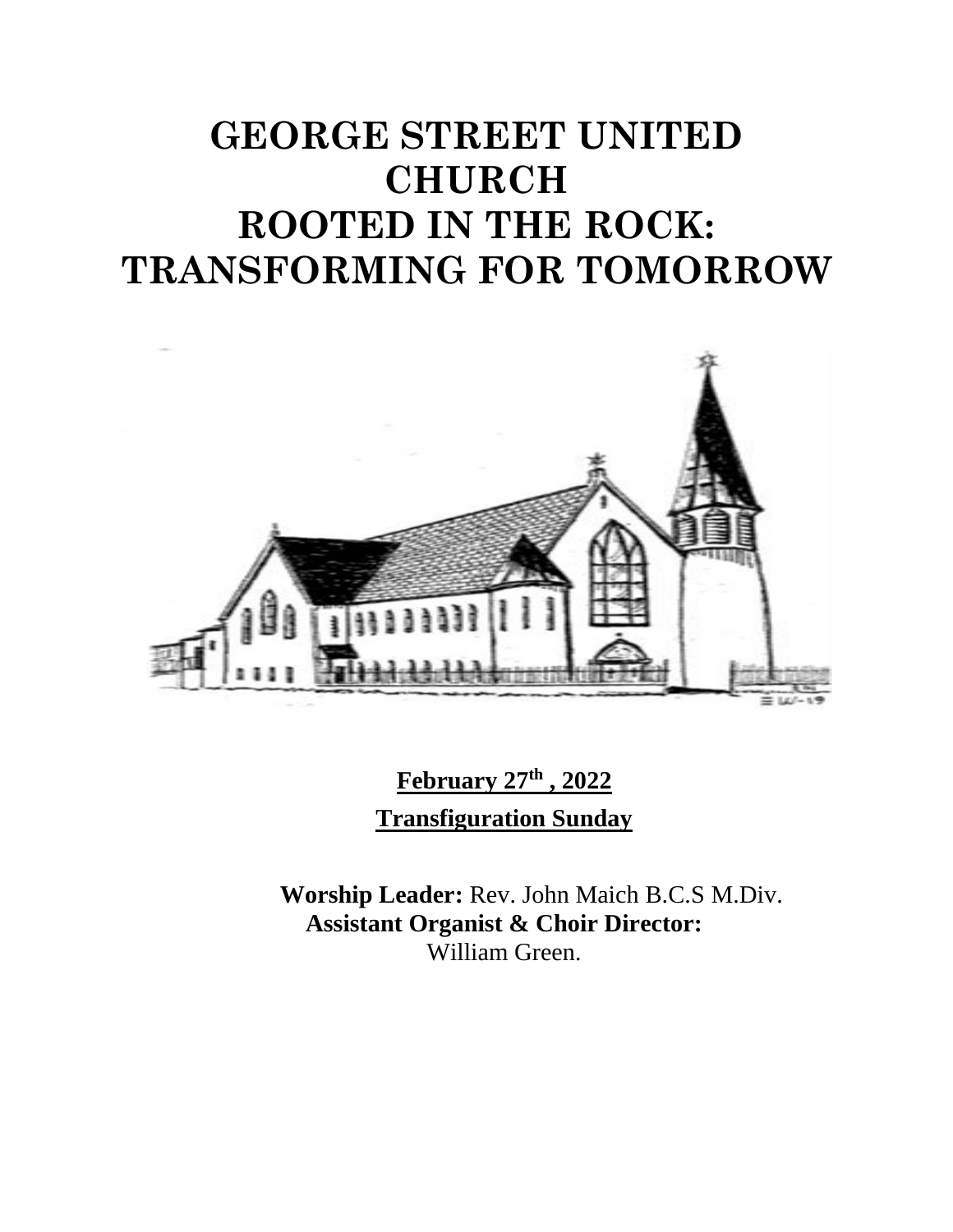# **WE GATHER AS GOD'S PEOPLE**

## **Organ Prelude**

## **Land Acknowledgement, Welcome, and Announcements:**

## **Sharing The Peace of Christ:**

#### **\*Call To Worship:**

- ONE: Come, all you people come praise your Maker!
- **ALL: Glory and Praise be to you creating God, who spoke all of Creation into being with the word of power. Glory and Praise to you God of light and power for illuminating the glory of your Son, our Saviour.**
- **\*Hymn: VU 264 Immortal, Invisible, God Only Wise**

### **Opening Prayer:** *(in unison)*

**ALL: In the light of a new day, we see your loving care for us your children. Under you guiding light we see your pat of righteousness. Your word is a lamp to our feet keeping us steadfast along the way and safeguarding our footing when the road gets steep. Amen.**

## **Prayer Of Confession:**

- ONE: Let us come before God's throne of mercy and take account of our sins and our short-comings.
- **ALL: Sometimes, O Lord, we find ourselves standing in the midst of your revealed glory and we distract ourselves with petty concerns. We find ourselves uncomfortable in your presence and eagerly hope that you will hide**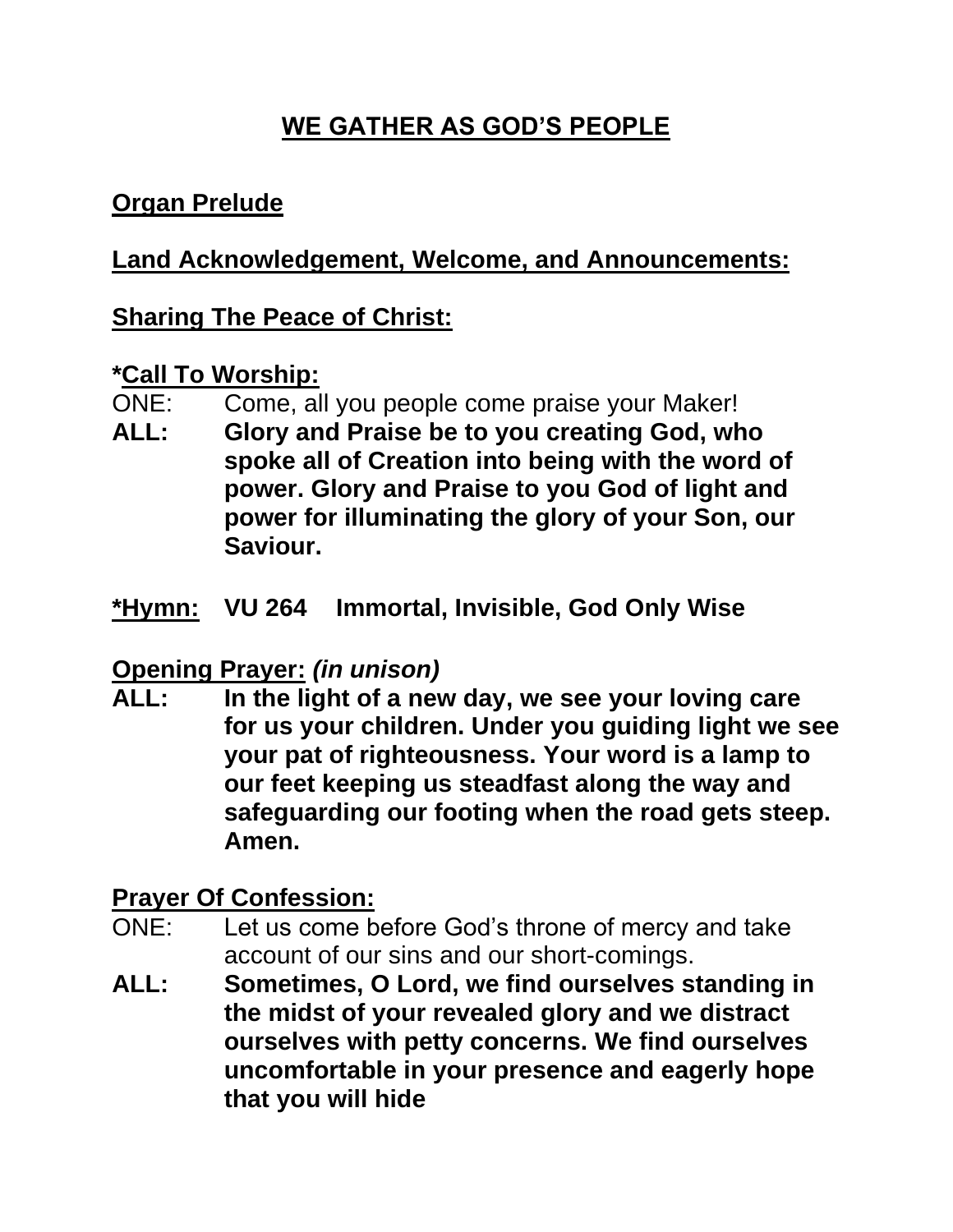**yourself away from us or diminish your glorious self so that we look like we belong. Call us into the light and show us what you see when you look at us. Make us right with you by the power of Christ's grace. Amen.**

## **Assurance of Pardon:**

- ONE: God has sent Jesus into the world not to condemn nor to destroy but to redeem and to restore. You are new creations in Christ Jesus and free from all condemnation.
- **ALL: We cling to the promise that we have received. That a place has been prepared for us in the Kingdom of Heaven. Help us to grow and mature in our faith so that we may serve you fully. Amen.**
- **\*Hymn: VU 342 You Servants Of God**

## **WE LISTEN TO GOD'S WORD**

### **Prayer for Illumination** *(in unison)***:**

**ALL: Thank you God, for the ways that you have chosen to reveal yourself to us. Thank you for the whole of Creation and her testimony. Thank you for the words of your servants and their witness. Thank you for the gift of Jesus, your word made flesh and for his commandments. Touch our hearts and our ears that we may hear you anew.**

| <b>Hebrew Lesson:</b>     | <b>Exodus 34: 29-35</b>    |
|---------------------------|----------------------------|
| <b>Responsive Lesson:</b> | <b>Psalm 99 VU pg. 816</b> |
| <b>Epistle Lesson:</b>    | 2 Corinthians 3: 12-4: 2   |

**Musical Offering**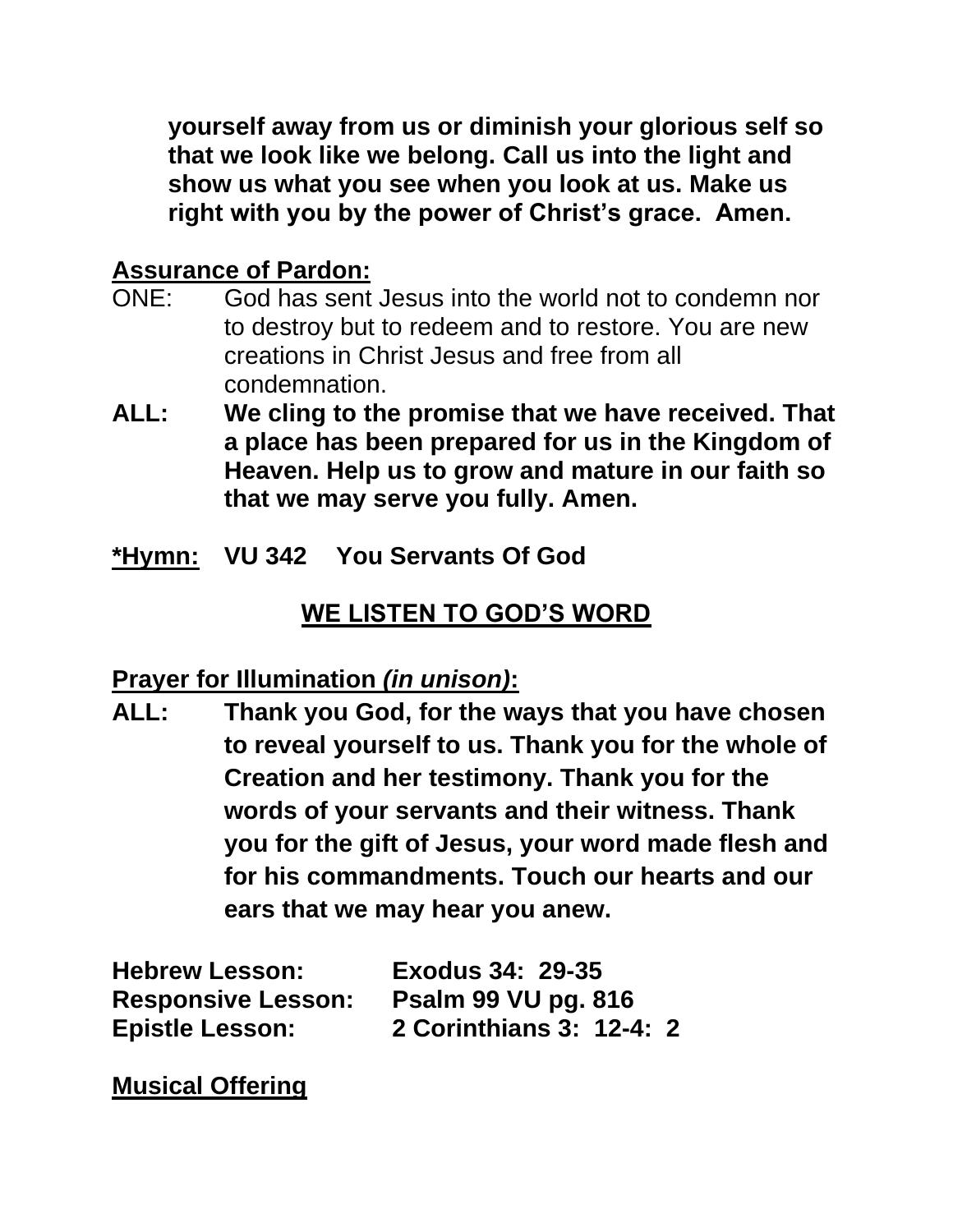**Gospel Lesson: Luke 9: 28-36**

**Sermon:**

**\*Hymn: VU 104 We Have Come . . . Bidding**

## **Prayers of the People: The LORD's Prayer:**

## **WE RESPOND TO GOD'S WORD**

#### **Minute For Mission:**

#### **Invitation to the Offering:**

ONE: Mindful of all that God has done for us from the founding of the universe we bring forward the fruits of our labour and our being. We offer our time, talents, and our treasures, for the furthering of God's Holy Kingdom with joyful hearts.

### **Prayer of Dedication:** *(in unison)*

- **ALL: Thank you, gentle Saviour, for accepting our gifts. Thank you for using them to serve your children near and far. Thank you for allowing us to be your agents of grace in the world. Amen.**
- **\*Hymn: VU 657 He Leadeth Me**

## **\*BENEDICTION:**

- ONE: As people of God, you form a community of faith within The United Church of Canada
- **ALL: Within this community of faith, we are both blessed and blessing.**